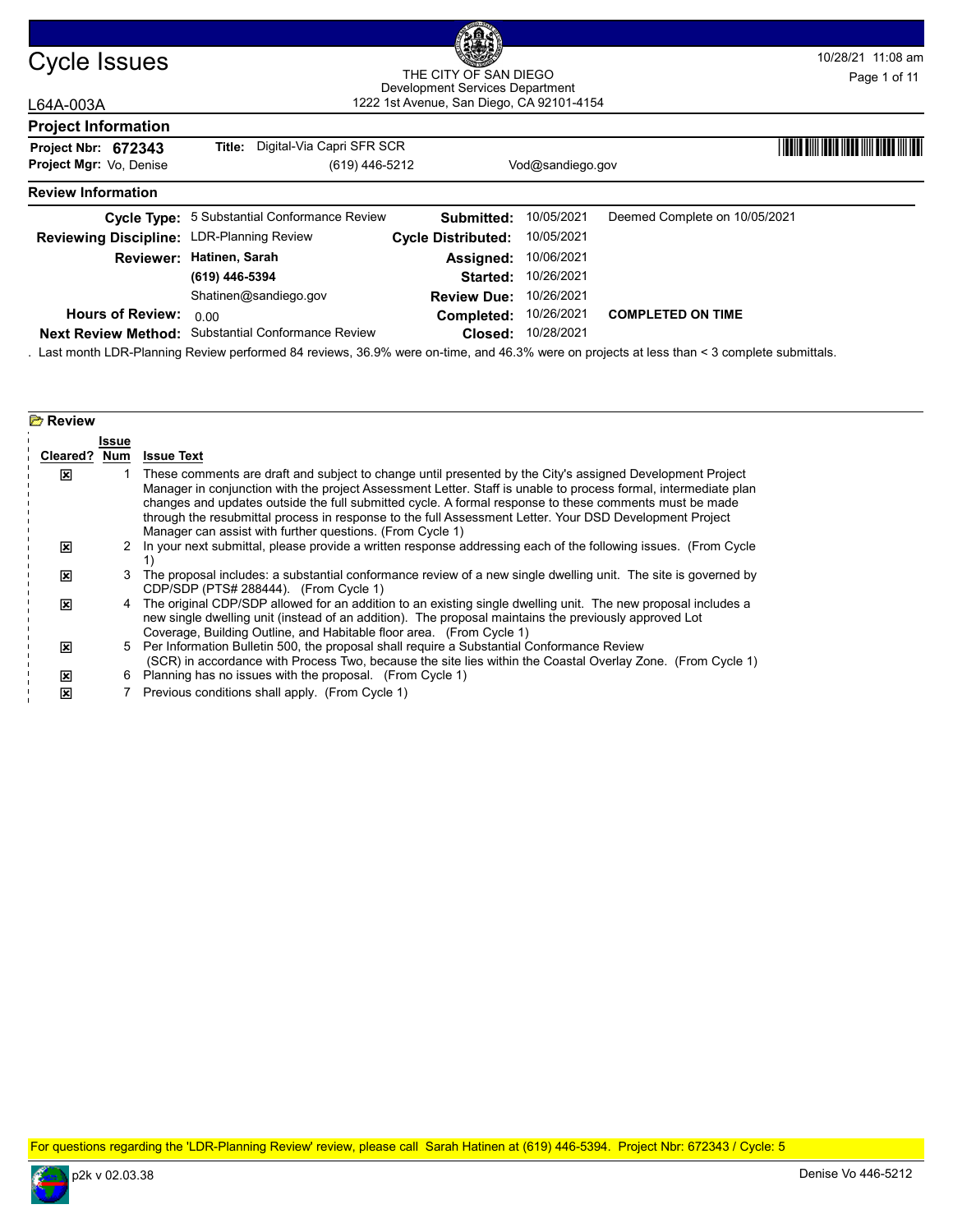

### Cycle Issues and the City of San Diego Cycle 19 and the Mage 2 of 11<br>
THE CITY OF SAN DIEGO THE CITY OF SAN DIEGO 1222 1st Avenue, San Diego, CA 92101-4154 THE CITY OF SAN DIEGO Development Services Department Page 2 of 11

| L64A-003A                             | 1222 1st Avenue, San Diego, CA 92101-4154           |                           |                    |                               |  |
|---------------------------------------|-----------------------------------------------------|---------------------------|--------------------|-------------------------------|--|
| <b>Review Information</b>             |                                                     |                           |                    |                               |  |
|                                       | <b>Cycle Type:</b> 5 Substantial Conformance Review | Submitted:                | 10/05/2021         | Deemed Complete on 10/05/2021 |  |
| Reviewing Discipline: LDR-Landscaping |                                                     | <b>Cycle Distributed:</b> | 10/05/2021         |                               |  |
|                                       | Reviewer: Kohakura, Vanessa                         | Assigned:                 | 10/06/2021         |                               |  |
|                                       | (619) 446-5120                                      | <b>Started:</b>           | 10/25/2021         |                               |  |
|                                       | Vkohakura@sandiego.gov                              | <b>Review Due:</b>        | 10/26/2021         |                               |  |
| <b>Hours of Review:</b>               | 1.00                                                | <b>Completed:</b>         | 10/25/2021         | <b>COMPLETED ON TIME</b>      |  |
| <b>Next Review Method:</b>            | Substantial Conformance Review                      |                           | Closed: 10/28/2021 |                               |  |

. The reviewer has indicated they want to review this project again. Reason chosen by the reviewer: Partial Response to Cmnts/Regs.

. We request a 3rd complete submittal for LDR-Landscaping on this project as: Substantial Conformance Review.

. Your project still has 6 outstanding review issues with LDR-Landscaping (4 of which are new issues).

. Last month LDR-Landscaping performed 57 reviews, 43.9% were on-time, and 47.9% were on projects at less than < 3 complete submittals.

## **1st Review (Cycle 1) 10/06/20**

|                                     | <b>Issue</b> |                                                                                                                                                                                                                                                                                                                                                                                                                                                                                                                                          |
|-------------------------------------|--------------|------------------------------------------------------------------------------------------------------------------------------------------------------------------------------------------------------------------------------------------------------------------------------------------------------------------------------------------------------------------------------------------------------------------------------------------------------------------------------------------------------------------------------------------|
| Cleared?<br>$\overline{\mathbf{x}}$ | Num<br>1     | <b>Issue Text</b><br>(Information Only): These comments are draft and subject to change until presented by the City's assigned<br>Development Project Manager in conjunction with the project Assessment Letter. Staff is unable to process<br>formal, intermediate plan changes and updates outside the full submitted cycle. A formal response to these<br>comments must be made through the resubmittal process in response to the full Assessment Letter. Your DSD<br>Development Project Manager can assist with further questions. |
| 区                                   |              | (From Cycle 1)<br>2 Scope (Information Only): Substantial conformance review for proposed new single family residence. The site<br>is governed by CDP No. 1012109 and SDP No. 1314584 under PTS 288444. The project site is located within<br>the La Jolla Shores Planned District.                                                                                                                                                                                                                                                      |
| X                                   |              | (From Cycle 1)<br>3 Lot Coverage (sht. A1.2): The square footages identified in the diagram do not add up to the totals listed in the<br>legend. Please revise calculations accordingly.                                                                                                                                                                                                                                                                                                                                                 |
|                                     |              | Please keep in mind per §1510.0304(h)(1), all of the property not used or occupied by structures, unplanted<br>recreational areas, walks and driveways shall be landscaped and may include native materials, and in no case<br>shall this landscaped area be less than 30 percent of the total parcel area.                                                                                                                                                                                                                              |
| $\Box$                              |              | (From Cycle 1)<br>4 Provide the following note with the lot coverage diagram:<br>"All of the landscape to meet the 30 percent area requirement shall be installed as required by the La Jolla<br>Shores Planned District Ordinance prior to Final inspection."                                                                                                                                                                                                                                                                           |
| X                                   |              | (From Cycle 1)<br>5 Street Trees: There is an existing street tree to remain and to be protected in place along Via Capri Ct.<br>However, two street trees along Via Capri are proposed to be removed.                                                                                                                                                                                                                                                                                                                                   |
|                                     |              | Via Capri is identified as a major thoroughfare under the Street Tree Plan. Cassia leptophylla is identified as the<br>theme tree species. Please propose street trees along Via Capri.                                                                                                                                                                                                                                                                                                                                                  |
| X                                   |              | (continued below) (From Cycle 1)<br>6 Street trees shall be planted between the curb and abutting property line. The number of required street trees<br>shall be calculated at the rate of one 24-inch box canopy tree for every 30 linear ft. of street frontage, excluding<br>curb.                                                                                                                                                                                                                                                    |
|                                     |              | (From Cycle 1)                                                                                                                                                                                                                                                                                                                                                                                                                                                                                                                           |

For questions regarding the 'LDR-Landscaping' review, please call Vanessa Kohakura at (619) 446-5120. Project Nbr: 672343 / Cycle: 5

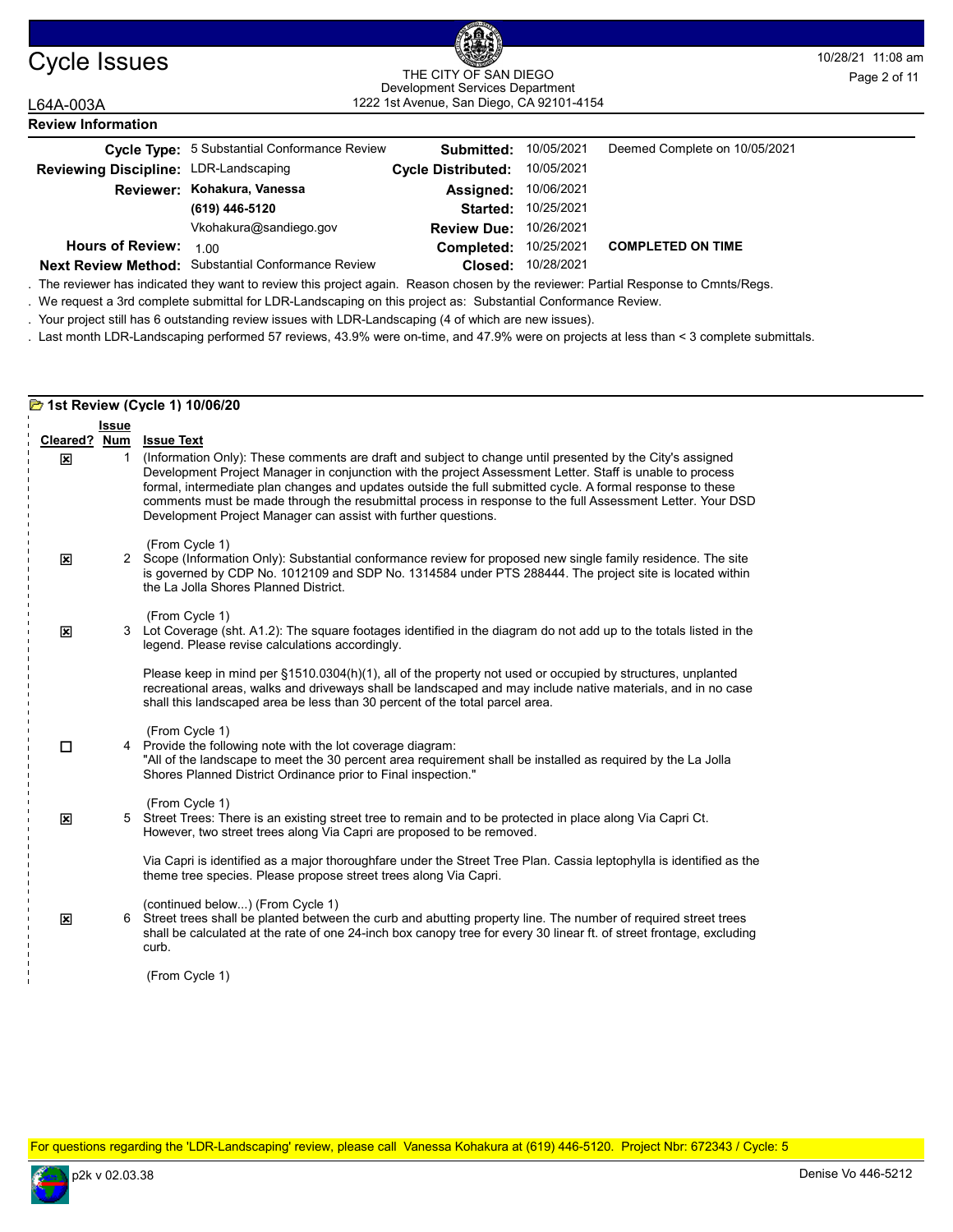# Cycle Issues THE CITY OF SAN DIEGO FRAM DIEGO Page 3 of 11 THE CITY OF SAN DIEGO Development Services Department Page 3 of 11

6

| L64A-003A    |              | 1222 1st Avenue, San Diego, CA 92101-4154                                                                                                                                                                                                                                                                                                                                                                                          |
|--------------|--------------|------------------------------------------------------------------------------------------------------------------------------------------------------------------------------------------------------------------------------------------------------------------------------------------------------------------------------------------------------------------------------------------------------------------------------------|
| Cleared? Num | Issue        | <b>Issue Text</b>                                                                                                                                                                                                                                                                                                                                                                                                                  |
| □            | $7^{\circ}$  | Utilities: Street trees shall be separated from improvements by the minimum distance shown in Table 142-04E<br>(see below).                                                                                                                                                                                                                                                                                                        |
|              |              | Provide the following table as a note on the plans:<br>MINIMUM TREE SEPARATION DISTANCE<br>Traffic signals / stop signs - 20 feet<br>Underground utility lines - 5 feet (10' for sewer)<br>Above ground utility structures - 10 feet<br>Driveway (entries) - 10 feet<br>Intersections (intersecting curb lines of two streets) - 25 feet                                                                                           |
| ⊠            |              | (From Cycle 1)<br>8 Provide the following note on the plans; fill in the blank with who shall be responsible for long-term maintenance<br>(i.e. owner, project association, other):                                                                                                                                                                                                                                                |
|              |              | "Maintenance: All required landscape areas shall be maintained by Tandscape and irrigation areas in<br>the public right-of-way shall be maintained by ________. The landscape areas shall be maintained free of<br>debris and litter, and all plant material shall be maintained in a healthy growing condition. Diseased or dead<br>plant material shall be satisfactorily treated or replaced per the conditions of the permit." |
| ×            | 9            | (From Cycle 1)<br>Provide the following note on the plans: "All landscape and irrigation shall conform to the standards of the<br>City-Wide Landscape Regulations and the City of San Diego Land Development Manual Landscape Standards<br>and all other landscape related City and Regional Standards."                                                                                                                           |
| ×            |              | (From Cycle 1)<br>10 Landscape staff reserves the right to provide additional comments on subsequent review cycles pending further<br>review of any redesign and/or comments from other reviewing disciplines. These comments are not exclusive.                                                                                                                                                                                   |
|              |              | (From Cycle 1)<br>2nd Review (Cycle 5) 10/26/21                                                                                                                                                                                                                                                                                                                                                                                    |
|              | <u>Issue</u> |                                                                                                                                                                                                                                                                                                                                                                                                                                    |
|              |              | Cleared? Num Issue Text                                                                                                                                                                                                                                                                                                                                                                                                            |
| П            | 11           | Digital Resubmittal Required: Resubmit revised plans addressing issues discussed below. Include a cover<br>letter that clearly explains how and where each issue has been addressed. For questions or further direction,<br>contact reviewer at vkohakura@sandiego.gov.                                                                                                                                                            |
| П            |              | (New Issue)<br>12 Please provide previous issue item 4 as a note directly on the plans.                                                                                                                                                                                                                                                                                                                                            |
| □            |              | (New Issue)<br>13 Utilities: Please clearly show and label all existing and any proposed utilities on the landscape plan to ensure<br>minimum clearances per Table 142-04E are observed.                                                                                                                                                                                                                                           |
| □            |              | (New Issue)<br>14 Graphic/Printing Error: Please note the project information data table on sheet A1.2 did not print correctly -<br>please ensure all information is clear and legible.                                                                                                                                                                                                                                            |
|              |              | (New Issue)                                                                                                                                                                                                                                                                                                                                                                                                                        |

For questions regarding the 'LDR-Landscaping' review, please call Vanessa Kohakura at (619) 446-5120. Project Nbr: 672343 / Cycle: 5

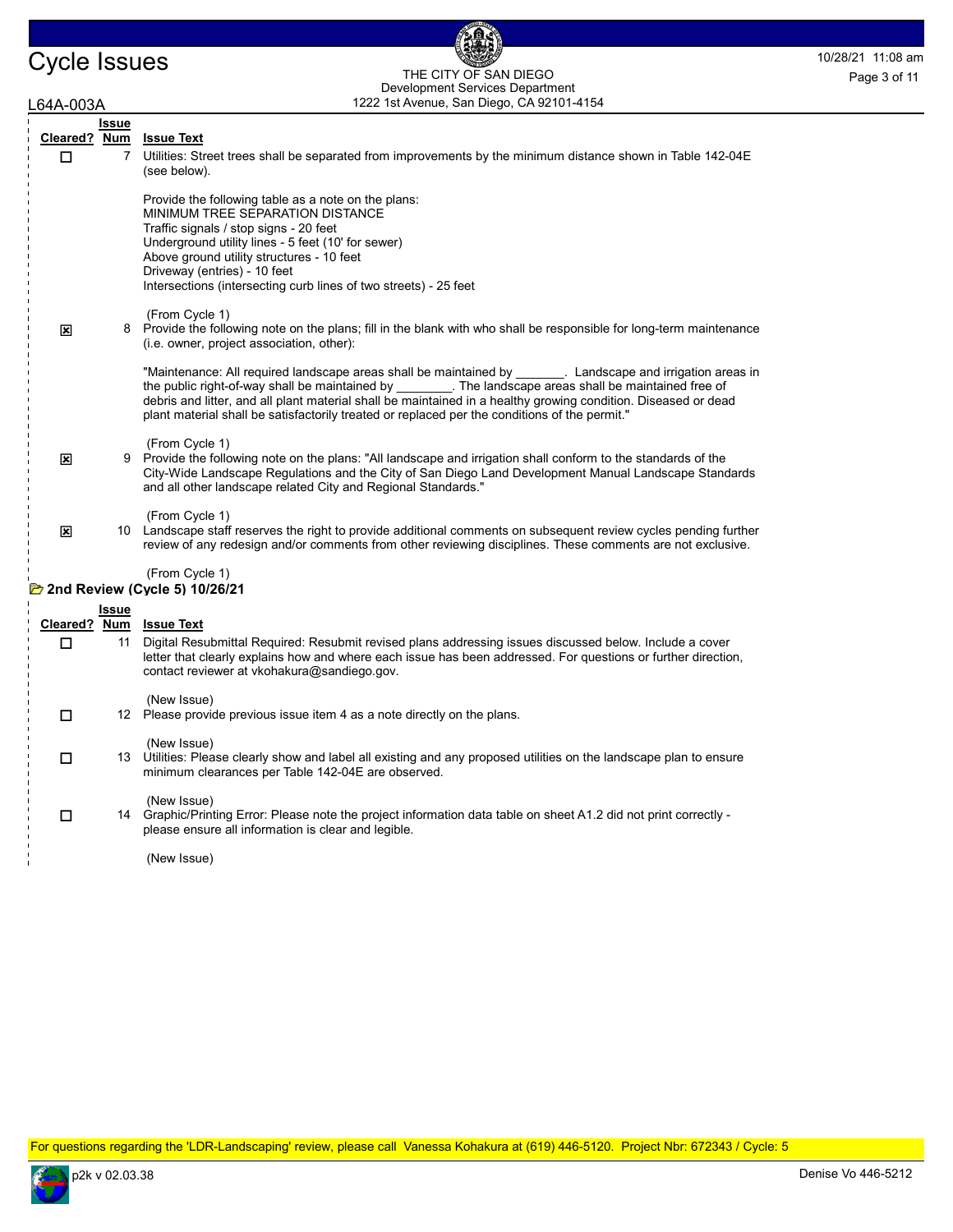

### Cycle Issues and the City of San Diego Cycle 19 and the Mage 4 of 11<br>
THE CITY OF SAN DIEGO THE CITY OF SAN DIEGO 1222 1st Avenue, San Diego, CA 92101-4154 THE CITY OF SAN DIEGO Development Services Department

| L64A-003A                                    | 1222 1st Avenue, San Diego, CA 92101-4154           |                               |                    |                               |  |
|----------------------------------------------|-----------------------------------------------------|-------------------------------|--------------------|-------------------------------|--|
| <b>Review Information</b>                    |                                                     |                               |                    |                               |  |
|                                              | <b>Cycle Type:</b> 5 Substantial Conformance Review | Submitted:                    | 10/05/2021         | Deemed Complete on 10/05/2021 |  |
| Reviewing Discipline: LDR-Engineering Review |                                                     | <b>Cycle Distributed:</b>     | 10/05/2021         |                               |  |
|                                              | Reviewer: Abdelmottaleb, Noha                       | Assigned:                     | 10/06/2021         |                               |  |
|                                              | (619) 685-1347                                      | Started:                      | 10/26/2021         |                               |  |
|                                              | Nabdelmottal@sandiego.go                            | <b>Review Due: 10/26/2021</b> |                    |                               |  |
| <b>Hours of Review:</b>                      | 4.00                                                | Completed:                    | 10/26/2021         | <b>COMPLETED ON TIME</b>      |  |
|                                              | Next Review Method: Substantial Conformance Review  |                               | Closed: 10/28/2021 |                               |  |

. The reviewer has indicated they want to review this project again. Reason chosen by the reviewer: Partial Response to Cmnts/Regs.

. We request a 3rd complete submittal for LDR-Engineering Review on this project as: Substantial Conformance Review.

. Your project still has 26 outstanding review issues with LDR-Engineering Review (19 of which are new issues).

. Last month LDR-Engineering Review performed 80 reviews, 80.0% were on-time, and 41.4% were on projects at less than < 3 complete submittals.

| <b>E</b> First Review Issues |                                 |                                                                                                                                                                                                                                                                                                                                                                                                                               |  |  |
|------------------------------|---------------------------------|-------------------------------------------------------------------------------------------------------------------------------------------------------------------------------------------------------------------------------------------------------------------------------------------------------------------------------------------------------------------------------------------------------------------------------|--|--|
| Cleared?<br>⊠                | <b>Issue</b><br><u>Num</u><br>1 | <b>Issue Text</b><br>The proposed modifications to the development are acceptable to the Engineering Review section, provided the<br>following issues are satisfied:                                                                                                                                                                                                                                                          |  |  |
| $\Box$                       |                                 | (From Cycle 1)<br>2 Please submit a summary letter explaining how the new SCR conforms to the originally submitted SWQMP.                                                                                                                                                                                                                                                                                                     |  |  |
| ⊠                            | 3                               | (From Cycle 1)<br>Based on the provided information, this project is a priority development project.                                                                                                                                                                                                                                                                                                                          |  |  |
| $\Box$                       |                                 | (From Cycle 1)<br>4 Please submit documentation of how pollutant control and HMP requirements are met, including previously<br>approved and new/SCR: DMA & HMP Exhibits, infiltration category, worksheets/calculations.                                                                                                                                                                                                      |  |  |
| 図                            |                                 | (From Cycle 1)<br>5 Please add the following note to the SCR Grading plan: The proposed project will comply with all the<br>requirements of the current City of San Diego Storm Water Standards Manual before a Grading or Building<br>permit is issued. It is the responsibility of the owner/designer/applicant to ensure that the current storm water<br>permanent BMP design standards are incorporated into the project. |  |  |
| 図                            |                                 | (From Cycle 1)<br>6 Please revise the DS-560 form on sheet C.2 per the scope of work.                                                                                                                                                                                                                                                                                                                                         |  |  |
| □                            |                                 | (From Cycle 1)<br>7 Please clarify if there is a runoff increase per the new SCR. Add the IE's and Q&V values for all discharge<br>points and clarify on the plans how project is conforming to the originally approved drainage study.                                                                                                                                                                                       |  |  |
| $\overline{\mathbf{x}}$      |                                 | (From Cycle 1)<br>8 Please add a note on the Grading Plan that states: Any increase in runoff resulting from the development of the<br>site shall be directed away from any steep hillside areas and either into an existing or newly improved public<br>storm drain system or onto a street developed with a gutter system or public right-of-way designated to carry<br>surface drainage run-off.                           |  |  |
| $\boldsymbol{\mathsf{x}}$    |                                 | (From Cycle 1)<br>9 Please add the following note to the SCR Grading plan: This project is located within the ASBS watershed. The<br>applicant/permitee will be required to comply with all ASBS watershed requirements accordingly.                                                                                                                                                                                          |  |  |
|                              |                                 | (From Cycle 1)                                                                                                                                                                                                                                                                                                                                                                                                                |  |  |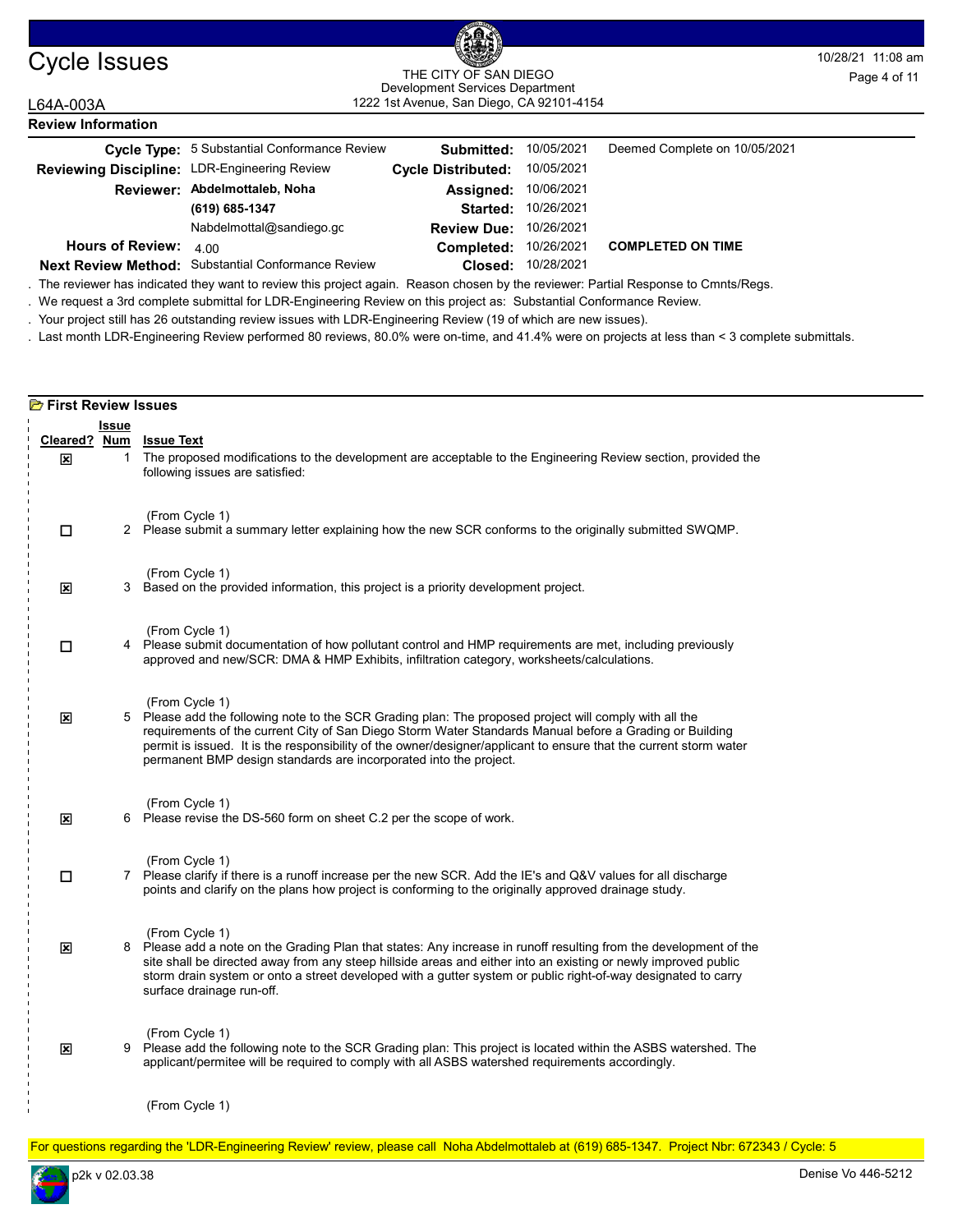# Cycle Issues THE CITY OF SAN DIEGO 10/28/21 11:08 am THE CITY OF SAN DIEGO Development Services Department Page 5 of 11

偑

| .64A-003A                     |                           | 1222 1st Avenue, San Diego, CA 92101-4154                                                                                                                                                                                                                                                                                                                                                                                                                                                                                                                                                                                                           |
|-------------------------------|---------------------------|-----------------------------------------------------------------------------------------------------------------------------------------------------------------------------------------------------------------------------------------------------------------------------------------------------------------------------------------------------------------------------------------------------------------------------------------------------------------------------------------------------------------------------------------------------------------------------------------------------------------------------------------------------|
| Cleared?<br>⊠                 | Issue<br><u>Num</u><br>10 | <b>Issue Text</b><br>Please show the slope within the public right of way for the driveway on Via Capri Court.                                                                                                                                                                                                                                                                                                                                                                                                                                                                                                                                      |
| □                             |                           | (From Cycle 1)<br>11 Please show the existing and proposed grades as well as max cut and fill heights on the cross sections.                                                                                                                                                                                                                                                                                                                                                                                                                                                                                                                        |
| $\mathbf{x}$                  |                           | (From Cycle 1)<br>12 Please fil the PTS# AND Permit# under the Civil sheet index on sheet C.1.                                                                                                                                                                                                                                                                                                                                                                                                                                                                                                                                                      |
| ⊠                             |                           | (From Cycle 1)<br>13 Please remove the 17 storm water quality notes from sheet A1.1. This will be reviewed on the ministerial phase<br>of the project.                                                                                                                                                                                                                                                                                                                                                                                                                                                                                              |
| □                             |                           | (From Cycle 1)<br>14 On the Grading Plan, please show and call out additional dedication on Via Capri Court to achieve the<br>minimum required curb to P/L distance.                                                                                                                                                                                                                                                                                                                                                                                                                                                                                |
| ⊠                             |                           | (From Cycle 1)<br>15 Please add the dimensions of garage parking spaces on sheet A2.1 to show compliance with San Diego<br>Municipal Code Table 142-05K.                                                                                                                                                                                                                                                                                                                                                                                                                                                                                            |
| □                             |                           | (From Cycle 1)<br>16 With your next submittal, please provide a complete response to each of the issues listed in this report. The<br>written response shall clearly, concisely and comprehensively address the issues raised and please specify on<br>what page/sheet each issue was addressed.                                                                                                                                                                                                                                                                                                                                                    |
| □                             |                           | (From Cycle 1)<br>17 Additional comments may be recommended pending further review of any redesign of this project. These<br>comments are not exclusive. Should you have any questions or comments, please contact Noha Abdelmottaleb<br>at NAbdelmottal@sandiego.gov                                                                                                                                                                                                                                                                                                                                                                               |
| <b>B</b> Second Review Issues |                           | (From Cycle 1)                                                                                                                                                                                                                                                                                                                                                                                                                                                                                                                                                                                                                                      |
| Cleared? Num                  | <u>Issue</u>              | <b>Issue Text</b>                                                                                                                                                                                                                                                                                                                                                                                                                                                                                                                                                                                                                                   |
| □                             | 18                        | Following up with comment#2: The requested letter should explain the scope change from the originally<br>approved CDP/SDP, and clarify that the original permit was for an addition to an existing single family<br>residence, and is considered a standard development project with no required permanent BMPs, while the SCR<br>is proposing a new single family residence on a vacant lot that requires permanent BMPs.<br>**The letter shall be a summary of the change in scope of work, storm water, and drainage aspects of the site,<br>and how the current project is adhering to the city's storm water and drainage manuals. (New Issue) |
| □                             | 19                        | Following up with comment#4: Please revise the provided storm water study as follows:                                                                                                                                                                                                                                                                                                                                                                                                                                                                                                                                                               |
| □                             |                           | (New Issue)<br>20 Please note that per the city's storm water standards manual, a single DMA cannot be treated through multiple<br>BMPs, but multiple DMAs can be treated through a single BMP. Please revise design accordingly.                                                                                                                                                                                                                                                                                                                                                                                                                   |
| □                             |                           | (New Issue)<br>21 Also, the plans/exhibits show two BMPs, where BMP1 is flowing to BMP2 (double treated) before connecting to<br>the storm drain system, which is not acceptable. Please revise design to either show two separate DMAs with a<br>BMP for each or show how project site can have one BMP to treat DMA1.                                                                                                                                                                                                                                                                                                                             |
|                               |                           | (New Issue)                                                                                                                                                                                                                                                                                                                                                                                                                                                                                                                                                                                                                                         |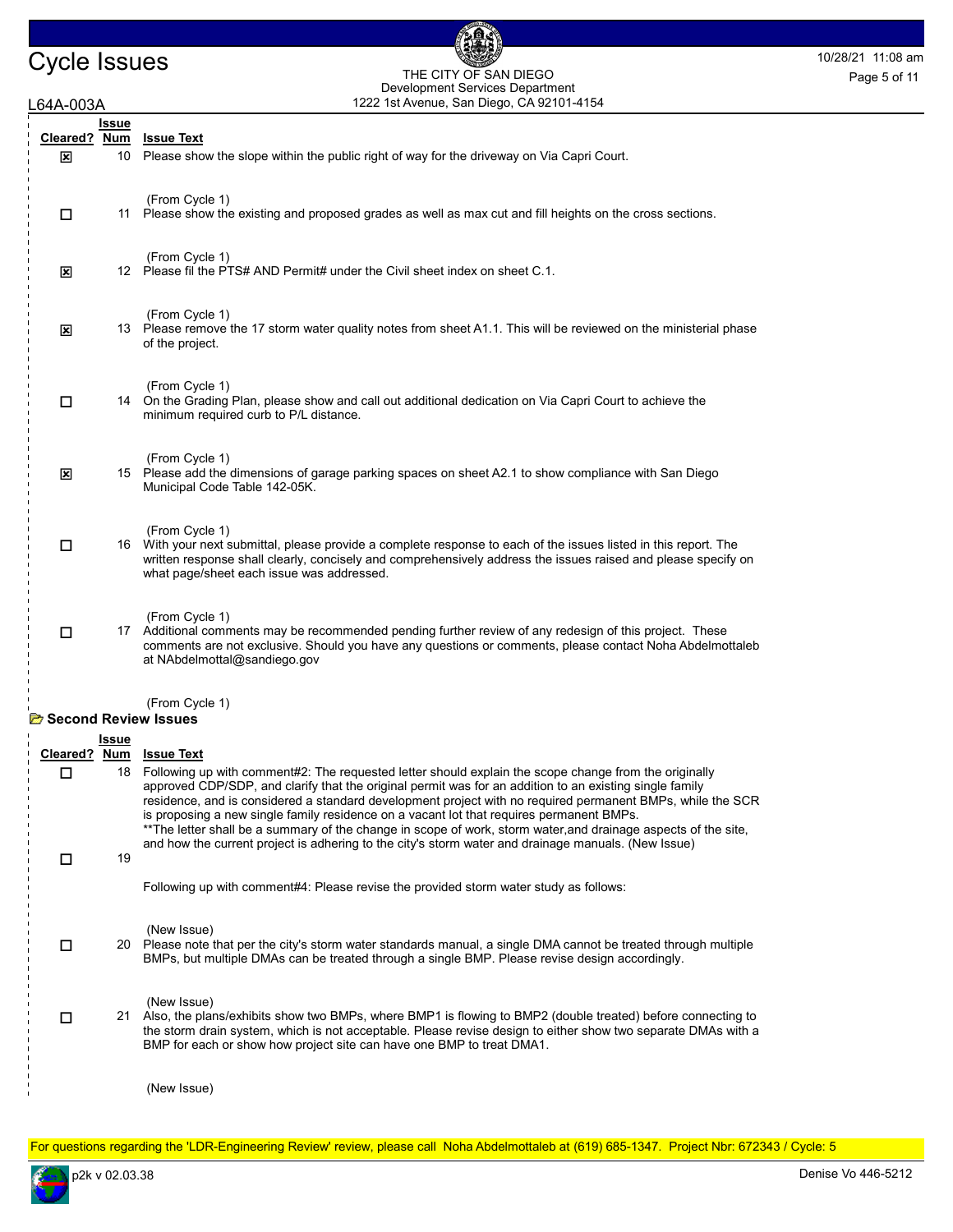

Cycle Issues THE CITY OF SAN DIEGO Page 6 of 11 1222 1st Avenue, San Diego, CA 92101-4154 THE CITY OF SAN DIEGO Development Services Department Page 6 of 11

過

| .64A-003A     |                     | Development och vices Department<br>1222 1st Avenue, San Diego, CA 92101-4154                                                                                                                                                                                                                                                                                                                                                                                             |
|---------------|---------------------|---------------------------------------------------------------------------------------------------------------------------------------------------------------------------------------------------------------------------------------------------------------------------------------------------------------------------------------------------------------------------------------------------------------------------------------------------------------------------|
| Cleared?<br>□ | Issue<br><u>Num</u> | <b>Issue Text</b><br>22 On the DMA/HMP exhibits, please provide a table for DMA and BMP IDs, sizes and types.                                                                                                                                                                                                                                                                                                                                                             |
| □             |                     | (New Issue)<br>23 Also, please revise form I-6 to include all DMAs and BMPs in the discussion with the types and sizes. Please<br>refer to section 5.2 of the storm water standards manual to explain the types of DMAs that are excluded from<br>DCV calculations.                                                                                                                                                                                                       |
| □             |                     | (New Issue)<br>24 Please add worksheets B.5-2 & B.5-6 to the provided storm water study.                                                                                                                                                                                                                                                                                                                                                                                  |
| □             |                     | (New Issue)<br>25 Project geotechnical engineer shall submit an Infiltration Feasibility Condition Letter that demonstrates that the<br>DMA/DMAs infiltration condition. The Letter shall be stamped/signed by a licensed geotechnical engineer who<br>prepared the letter. Letter shall contain at a minimum, the 10 discussion points stated in Section C.1.1 of the<br>current Storm Water Standards including an exhibit that clearly labels the 4 design components. |
| □             |                     | (New Issue)<br>26 Please refer to the ministerial review under PTS#647594 for additional comments.                                                                                                                                                                                                                                                                                                                                                                        |
| □             | 27                  | (New Issue)<br>Following up with comment#7: Please address the velocity in the provided drainage study.                                                                                                                                                                                                                                                                                                                                                                   |
| □             |                     | (New Issue)<br>28 Please revise the drainage study to add the correct "C" values (the C value for vacant lots/areas is 0.45 per the<br>city's drainage design manual).                                                                                                                                                                                                                                                                                                    |
| □             |                     | (New Issue)<br>29 Please revise the hydrology exhibits to show multiple energy dissipaters at the hillside to mimic the existing<br>drainage patterns and add the pre and post $Q & V$ .                                                                                                                                                                                                                                                                                  |
| □             |                     | (New Issue)<br>30 Please note that project cannot send any runoff increase to the hillside or neighboring properties.                                                                                                                                                                                                                                                                                                                                                     |
| □             |                     | (New Issue)<br>31 Please angle the proposed curb outlet towards the flow line.                                                                                                                                                                                                                                                                                                                                                                                            |
| □             |                     | (New Issue)<br>32 Please revise the conclusion to clarify how the receiving public storm drain system can handle the runoff<br>increase. Also, please state in the conclusion that project is not sending any runoff increase to the existing<br>hillside or neighboring properties and therefor does not have any negative impacts on them.                                                                                                                              |
| □             |                     | (New Issue)<br>33 Following up with comment#11: Please revise the grading tabulations to match with the provided cross<br>sections. Also, please add the max cut & fill heights under and outside the building footprints to the table.                                                                                                                                                                                                                                   |
| □             |                     | (New Issue)<br>34 Following up with comment#14: Per the new scope of work, project is proposing a new single family residence<br>(not an addition to an existing structure), which is subject to public improvements and dedications per the<br>SDMC.                                                                                                                                                                                                                     |
|               |                     | (New Issue)                                                                                                                                                                                                                                                                                                                                                                                                                                                               |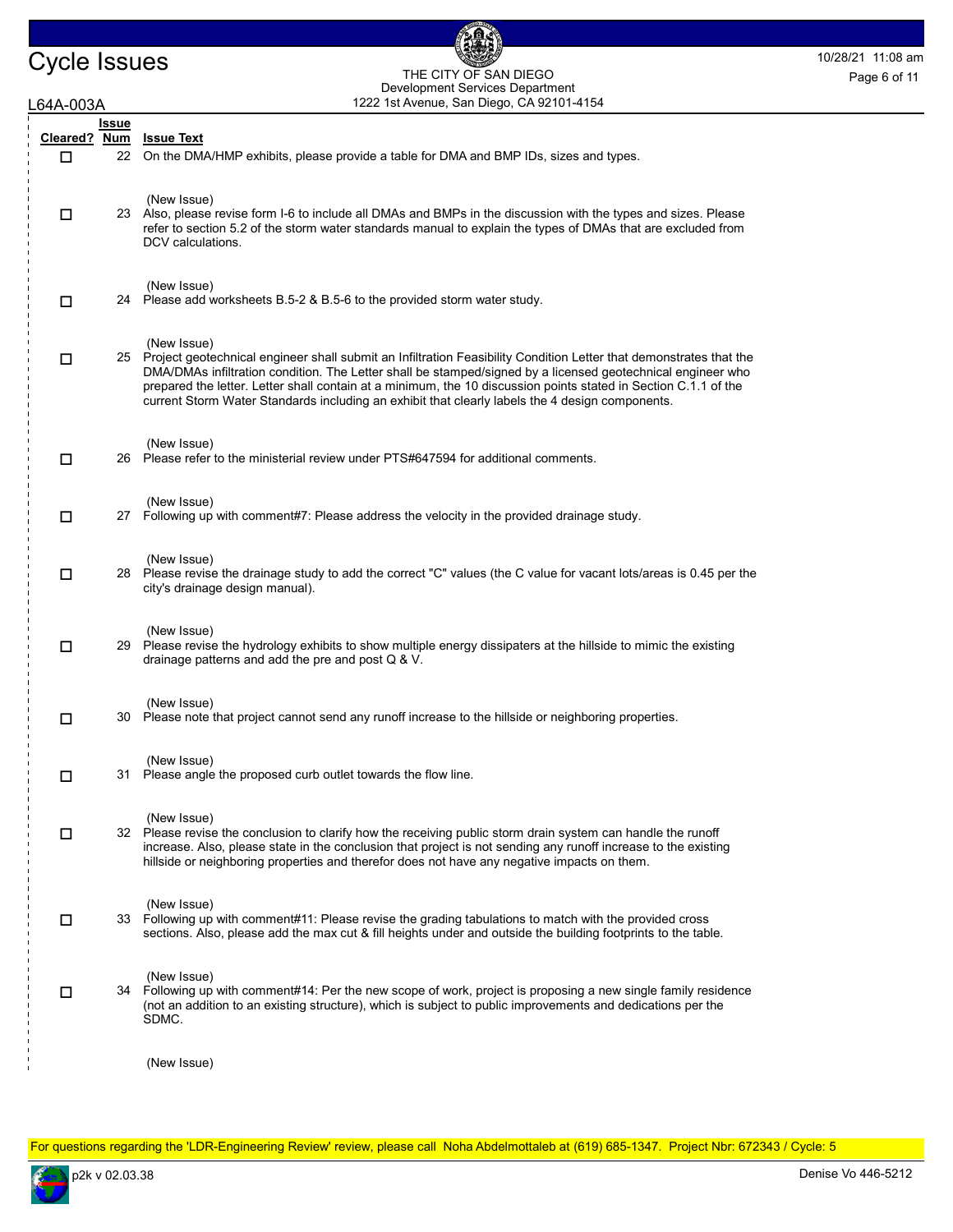# Cycle Issues THE CITY OF SAN DIEGO FRAM DIEGO Page 7 of 11 THE CITY OF SAN DIEGO Development Services Department Page 7 of 11

6

| L64A-003A |          |              | 1222 1st Avenue, San Diego, CA 92101-4154                                                                                                          |
|-----------|----------|--------------|----------------------------------------------------------------------------------------------------------------------------------------------------|
|           |          | <b>Issue</b> |                                                                                                                                                    |
|           | Cleared? | Num          | <b>Issue Text</b>                                                                                                                                  |
|           | □        | 35           | Please show and call out additional dedication to achieve the minimum required curb to P/L distance on Via<br>Capri Court as previously requested. |
|           |          |              | ** Please note that the dedication will be recorded with the ministerial permit.                                                                   |
|           | □        |              | (New Issue)<br>36 Please revise the driveway design on Via Capri Court to be perpendicular to the property line.                                   |
|           |          |              | (New Issue)                                                                                                                                        |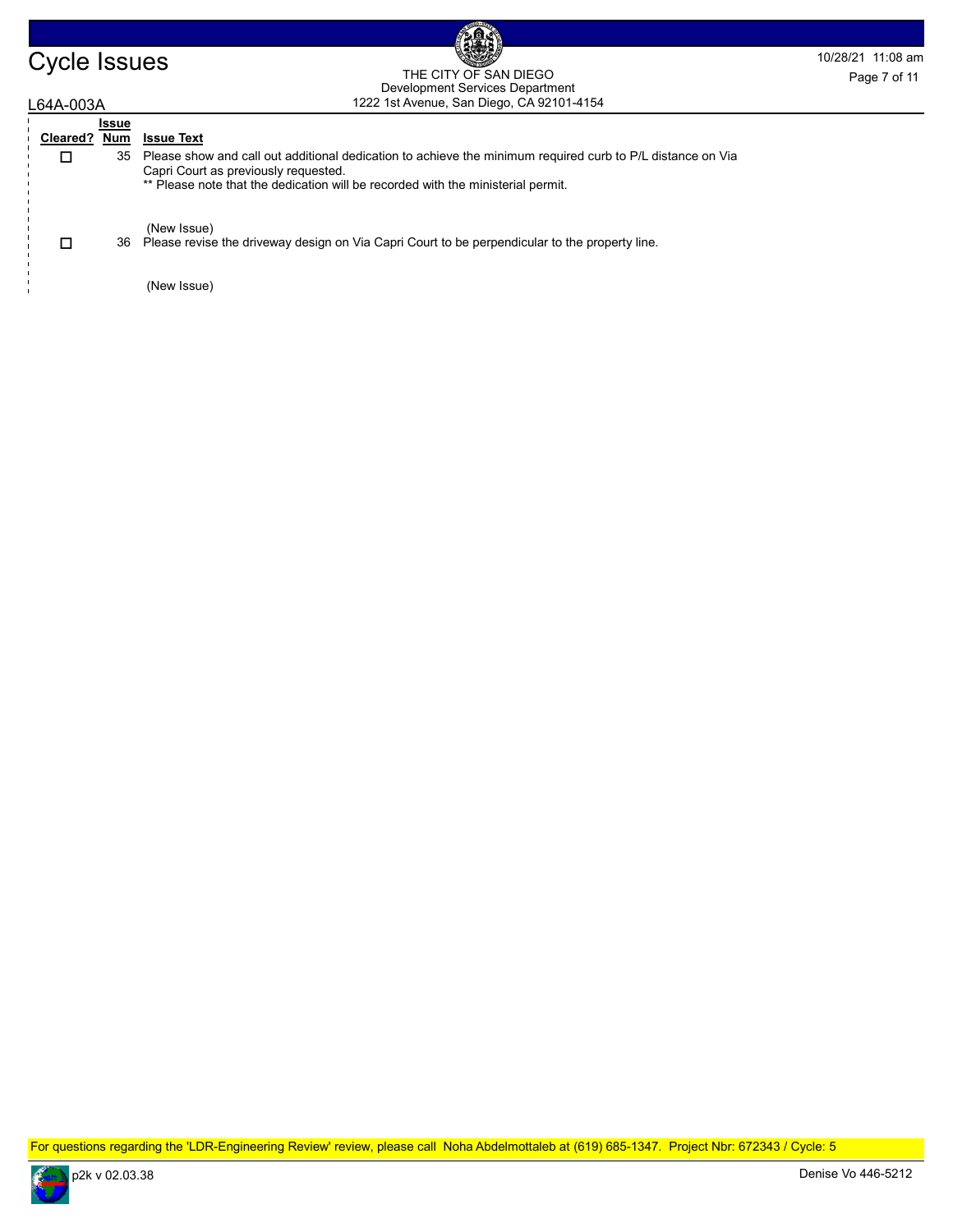

# Cycle Issues 10/28/21 11:08 am 1222 1st Avenue, San Diego, CA 92101-4154 THE CITY OF SAN DIEGO Development Services Department Page 8 of 11

## L64A-003A **Review Information**

|                                     | Cycle Type: 5 Substantial Conformance Review       | Submitted:                | 10/05/2021 | Deemed Complete on 10/05/2021 |
|-------------------------------------|----------------------------------------------------|---------------------------|------------|-------------------------------|
| Reviewing Discipline: Plan-Historic |                                                    | <b>Cycle Distributed:</b> | 10/05/2021 |                               |
|                                     | Reviewer: Haggerty, Emma                           | Assigned:                 | 10/06/2021 |                               |
|                                     | (619) 236-7173                                     | <b>Started:</b>           | 10/21/2021 |                               |
|                                     | EHaggerty@sandiego.gov                             | <b>Review Due:</b>        | 10/26/2021 |                               |
| <b>Hours of Review:</b>             | 0.50                                               | Completed:                | 10/21/2021 | <b>COMPLETED ON TIME</b>      |
|                                     | Next Review Method: Substantial Conformance Review | Closed:                   | 10/28/2021 |                               |

. Last month Plan-Historic performed 227 reviews, 67.8% were on-time, and 84.5% were on projects at less than < 3 complete submittals.

| 2020.7.20∑                                |                                |                                                                                                                                                                                                                                                                                                                                                                                                                                                                                                                 |
|-------------------------------------------|--------------------------------|-----------------------------------------------------------------------------------------------------------------------------------------------------------------------------------------------------------------------------------------------------------------------------------------------------------------------------------------------------------------------------------------------------------------------------------------------------------------------------------------------------------------|
|                                           | <b>Issue</b>                   |                                                                                                                                                                                                                                                                                                                                                                                                                                                                                                                 |
| Cleared?                                  | <b>Num</b>                     | <b>Issue Text</b>                                                                                                                                                                                                                                                                                                                                                                                                                                                                                               |
| $\boldsymbol{\mathsf{x}}$<br>$\mathbf{x}$ | $\mathbf{1}$<br>$\overline{2}$ | The property located at 2382 Via Capri Ct, APN 352-161-0700 is not an individually designated resource and is<br>not located within a designated historic district. However, San Diego Municipal Code Section 143.0212 requires<br>City staff to review all projects impacting a parcel that contains a structure 45 years old or older to determine<br>whether a potentially significant historical resource exists on site prior to issuance of a permit. (Info Only, No<br>Response Required) (From Cycle 1) |
|                                           |                                | During this review buildings are evaluated for eligibility under local designation criteria. The designation criteria<br>and guidelines for their application can be found on the City's website:                                                                                                                                                                                                                                                                                                               |
| $\mathbf{x}$                              | 3                              | http://www.sandiego.gov/planning/programs/historical/pdf/201102criteriaguidelines.pdf<br>(Informational Only; No Response or Action Required) (From Cycle 1)                                                                                                                                                                                                                                                                                                                                                    |
|                                           |                                | More information regarding this review process can be found in Information Bulletin 580:                                                                                                                                                                                                                                                                                                                                                                                                                        |
| $\mathbf{x}$                              | $\overline{4}$                 | http://www.sandiego.gov/development-services/pdf/industry/infobulletin/ib580.pdf<br>(Informational Only; No Response or Action Required) (From Cycle 1)                                                                                                                                                                                                                                                                                                                                                         |
|                                           |                                | If City staff determines after review of these documents that no potentially significant historical resource exists<br>on site, the parcel will be exempt from further historical review for five years from this date unless new<br>information is provided that speaks to the building's eligibility for designation. (Informational Only; No Response<br>or Action Required) (From Cycle 1)                                                                                                                  |
| $\mathbf{x}$                              | 5                              | If City staff determines that a potentially significant historical resource exists on the site, all modifications and<br>additions will be evaluated to determine consistency with the Secretary of the Interior's Standards for Treatment<br>of Historic Properties (Standards). If the proposed project is consistent with the Standards, the permit process<br>may proceed and the parcel will require additional review for all future modifications. (continued) (From Cycle<br>1)                         |
| ×                                         | 6                              |                                                                                                                                                                                                                                                                                                                                                                                                                                                                                                                 |
|                                           |                                | (continued) If the proposed project is not consistent with the Standards, the applicant may redesign the<br>project or prepare a historic report that evaluates the building's integrity and eligibility under all designation<br>criteria. (Informational Only; No Response or Action Required) (From Cycle 1)                                                                                                                                                                                                 |
| ⊠                                         | $\overline{7}$                 | Staff has reviewed the water and sewer records and considered all other information received from the<br>applicant as well as any input received through applicable public noticing and outreach and have made the                                                                                                                                                                                                                                                                                              |
| ×                                         | 8                              | following determination: (From Cycle 1)<br>Staff cannot make a determination with the information provided. Please provide the following documents:                                                                                                                                                                                                                                                                                                                                                             |
| ×                                         | 9                              | (From Cycle 1)                                                                                                                                                                                                                                                                                                                                                                                                                                                                                                  |
|                                           |                                | Adequate photo documentation of the property has not been provided. Provide a photo survey for all buildings<br>on the property. The photo survey must include a photo key showing all building footprints and the location that<br>each photo was taken from. The survey must provide clear, color photos showing each elevation as well as a<br>view from the street showing street number. Please note, Google or Bing images are not permissible. (From<br>Cycle 1)                                         |

For questions regarding the 'Plan-Historic' review, please call Emma Haggerty at (619) 236-7173. Project Nbr: 672343 / Cycle: 5

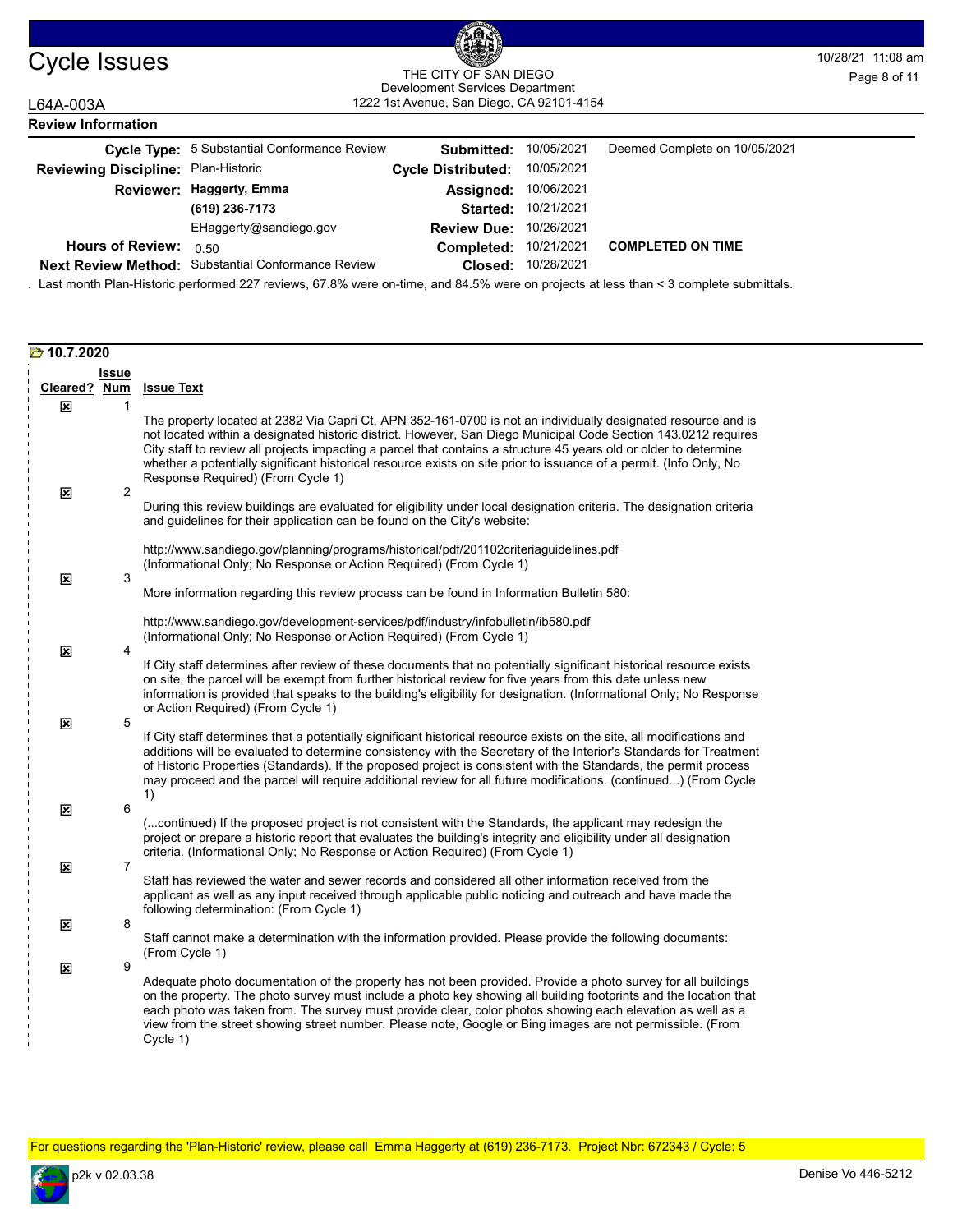# Cycle Issues and the City of San Diego Cycle 19 and the Mage 9 of 11 1222 1st Avenue, San Diego, CA 92101-4154 THE CITY OF SAN DIEGO Development Services Department Page 9 of 11

| .64A-003A                 |              |     | 1222 1st Avenue, San Diego, CA 92101-4154                                                                                                                                                                                                                                                                                                                                                                |  |  |  |
|---------------------------|--------------|-----|----------------------------------------------------------------------------------------------------------------------------------------------------------------------------------------------------------------------------------------------------------------------------------------------------------------------------------------------------------------------------------------------------------|--|--|--|
| <b>Issue</b>              |              |     |                                                                                                                                                                                                                                                                                                                                                                                                          |  |  |  |
|                           | Cleared?     | Num | <b>Issue Text</b>                                                                                                                                                                                                                                                                                                                                                                                        |  |  |  |
|                           | ×            | 10  |                                                                                                                                                                                                                                                                                                                                                                                                          |  |  |  |
|                           |              |     | A complete copy of the Assessor's Building Record (ABR) must be provided. This document is available at the<br>County Assessor's Office and includes information such as the date of construction, materials, date of<br>alterations, and a dimensioned footprint of the building and subsequent additions. The owner's written consent<br>is required in order to obtain this document from the County. |  |  |  |
|                           | ×            | 11  | Due to the COVID-19 closure of the County Assessor's Office, County Assessor staff will be processing ABR<br>requests via email at ARCC FGG@sdcounty ca.gov. (From Cycle 1)                                                                                                                                                                                                                              |  |  |  |
|                           |              |     | Provide a copy of the Notice of Completion, available at the County Assessor's Office (County Administration<br>Center, 1600 Pacific Highway, Room 103, San Diego CA 92101.) If a Notice of Completion cannot be located,<br>provide the following note on a sheet of paper along with the date: "Notice of Completion cannot be located."                                                               |  |  |  |
|                           |              |     | Due to the COVID-19 closure of the County Assessor's Office, County Assessor staff will be processing<br>requests via email at ARCC.FGG@sdcounty.ca.gov. (From Cycle 1)                                                                                                                                                                                                                                  |  |  |  |
|                           | $\mathbf{x}$ | 12  |                                                                                                                                                                                                                                                                                                                                                                                                          |  |  |  |
|                           |              |     | Written description of the property including architectural style, materials, features, setting and related<br>structures. (From Cycle 1)                                                                                                                                                                                                                                                                |  |  |  |
|                           | ×            | 13  |                                                                                                                                                                                                                                                                                                                                                                                                          |  |  |  |
|                           |              |     | Please resubmit the required documentation and plans for routing and review. Should you have any questions<br>regarding these comments, please contact the "Reviewer" listed in bold at the top of this cycle issues report.<br>(From Cycle 1)                                                                                                                                                           |  |  |  |
| 10.21.2021<br><b>Part</b> |              |     |                                                                                                                                                                                                                                                                                                                                                                                                          |  |  |  |
| <b>Issue</b>              |              |     |                                                                                                                                                                                                                                                                                                                                                                                                          |  |  |  |
|                           | Cleared?     | Num | <b>Issue Text</b>                                                                                                                                                                                                                                                                                                                                                                                        |  |  |  |
|                           | x            | 14  |                                                                                                                                                                                                                                                                                                                                                                                                          |  |  |  |
|                           |              |     | The property located at 2382 Via Capir Ct was previously reviewed on 4/5/21 in accordance with SDMC Section                                                                                                                                                                                                                                                                                              |  |  |  |

The property located at 2382 Via Capir Ct was previously reviewed on 4/5/21 in accordance with SDMC Section 143.0212 under PTS 682329.During that review, the property was determined not eligible for designation under any HRB criteria due to alterations.That determination is good for 5 years from the 4/5/21 review date unless new information is provided that speaks to the building's eligibility for designation.No new information has been provided and the property is not subject to Historic review at this time. (New Issue)

For questions regarding the 'Plan-Historic' review, please call Emma Haggerty at (619) 236-7173. Project Nbr: 672343 / Cycle: 5

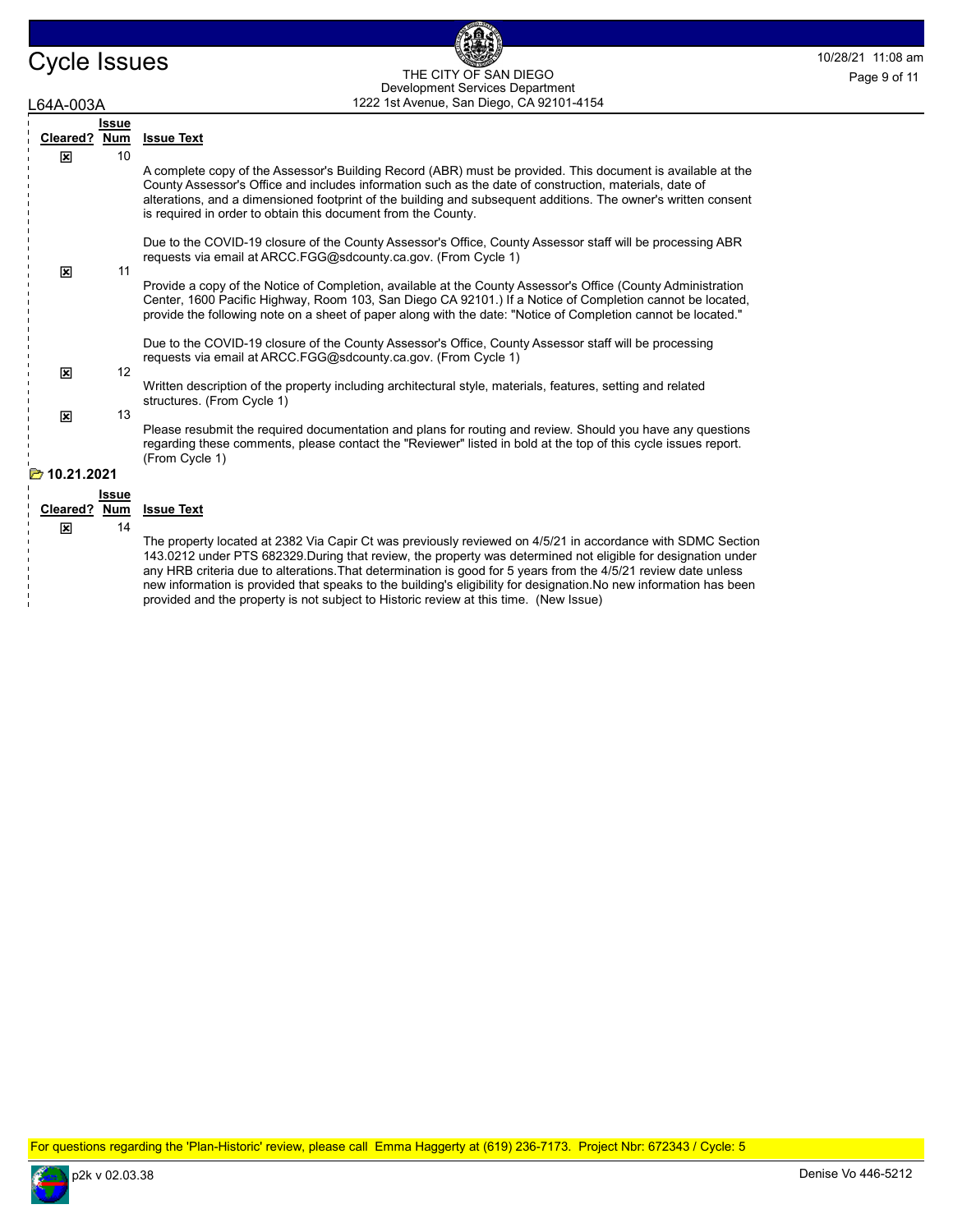

# Cycle Issues 10/28/21 11:08 am 1222 1st Avenue, San Diego, CA 92101-4154 THE CITY OF SAN DIEGO<br>Development Services Department Page 10 of 11

## L64A-003A **Review Information**

|                         | <b>Cycle Type:</b> 5 Substantial Conformance Review | Submitted:                | 10/05/2021 | Deemed Complete on 10/05/2021 |
|-------------------------|-----------------------------------------------------|---------------------------|------------|-------------------------------|
|                         | Reviewing Discipline: Community Planning Group      | <b>Cycle Distributed:</b> | 10/05/2021 |                               |
| Reviewer: Vo, Denise    |                                                     | Assigned:                 | 10/22/2021 |                               |
|                         | (619) 446-5212                                      | Started:                  | 10/28/2021 |                               |
|                         | Vod@sandiego.gov                                    | <b>Review Due:</b>        | 10/26/2021 |                               |
| <b>Hours of Review:</b> | 0.25                                                | Completed:                | 10/28/2021 | <b>COMPLETED LATE</b>         |
|                         | Next Review Method: Substantial Conformance Review  | Closed:                   | 10/28/2021 |                               |

. Last month Community Planning Group performed 58 reviews, 48.3% were on-time, and 41.4% were on projects at less than < 3 complete submittals.

|              | <b>B</b> LA JOLLA |                                                                                                                                                                                                                                                                                                                                                                                                                                                                                    |  |  |  |
|--------------|-------------------|------------------------------------------------------------------------------------------------------------------------------------------------------------------------------------------------------------------------------------------------------------------------------------------------------------------------------------------------------------------------------------------------------------------------------------------------------------------------------------|--|--|--|
| Issue        |                   |                                                                                                                                                                                                                                                                                                                                                                                                                                                                                    |  |  |  |
| Cleared? Num |                   | <b>Issue Text</b>                                                                                                                                                                                                                                                                                                                                                                                                                                                                  |  |  |  |
| 図            |                   | 4 The proposed project is located within the La Jolla Community Planning Area. The La Jolla Community<br>Planning Group is the officially recognized community group for the area to provide recommendations to the<br>City. (New Issue)                                                                                                                                                                                                                                           |  |  |  |
| ⊠            |                   | 5 If you have not already done so, please contact Diane Kane, Chairperson of the La Jolla Community Planning<br>Group at (858) 459-9490 or by email at info@lajollacpa.org to schedule your project for a presentation before<br>the group at their next available meeting. If you have already obtained a recommendation from the group,<br>please submit a copy of the recommendation and/or minutes from the meeting which includes the vote count to<br>Denise Vo. (New Issue) |  |  |  |
| ⊠            | 6                 | Development Services Department (DSD) Information Bulletin #620, "Coordination of Project Management with<br>Community Planning Committees" (available at https://www.sandiego.gov/development-services), provides<br>additional information about the advisory role of the Community Planning Groups. Council Policy 600-24<br>provides quidance to the Community Planning Groups and is available at<br>https://docs.sandiego.gov/councilpolicies/cpd 600-24.pdf (New Issue)     |  |  |  |